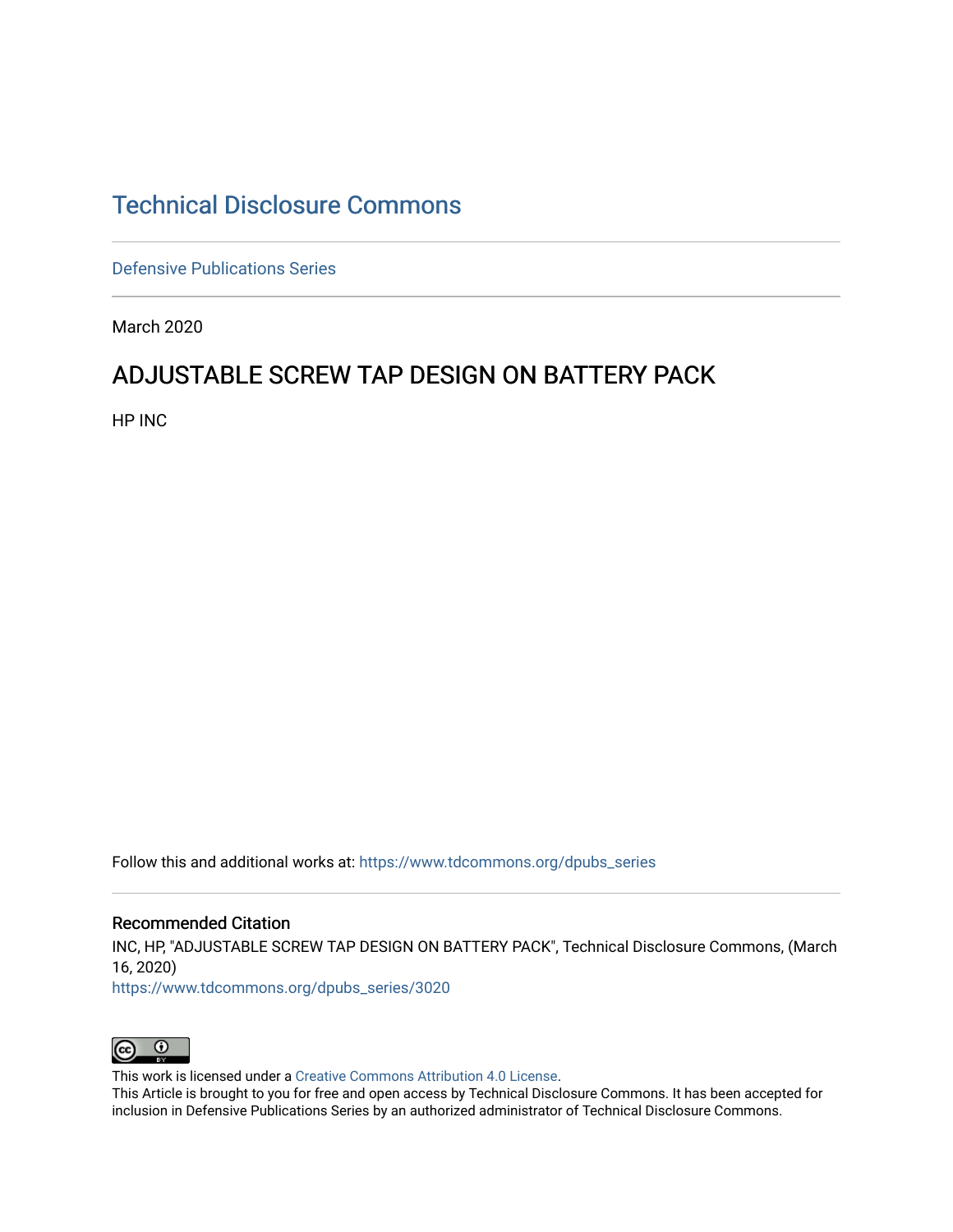### Adjustable screw tap design on Battery pack

The screw taps can be adjusted/moved to fit in different screw location in different chassis of electrical device.

Nowadays, to leverage the battery pack in different platform as much as we can is one of the cost-down options that we are requested. Somehow, it always be gated by the screw location are not the same in different platforms, thus we need to be increased the complexity of battery pack and create extra battery pack (with screw taps at different location) to fulfill each platform design requirement.



This invention is to develop a battery pack with adjustable/moveable screw taps to fit in all platform design (the assumption is the battery capacity, size, thickness is accepted by the platforms).